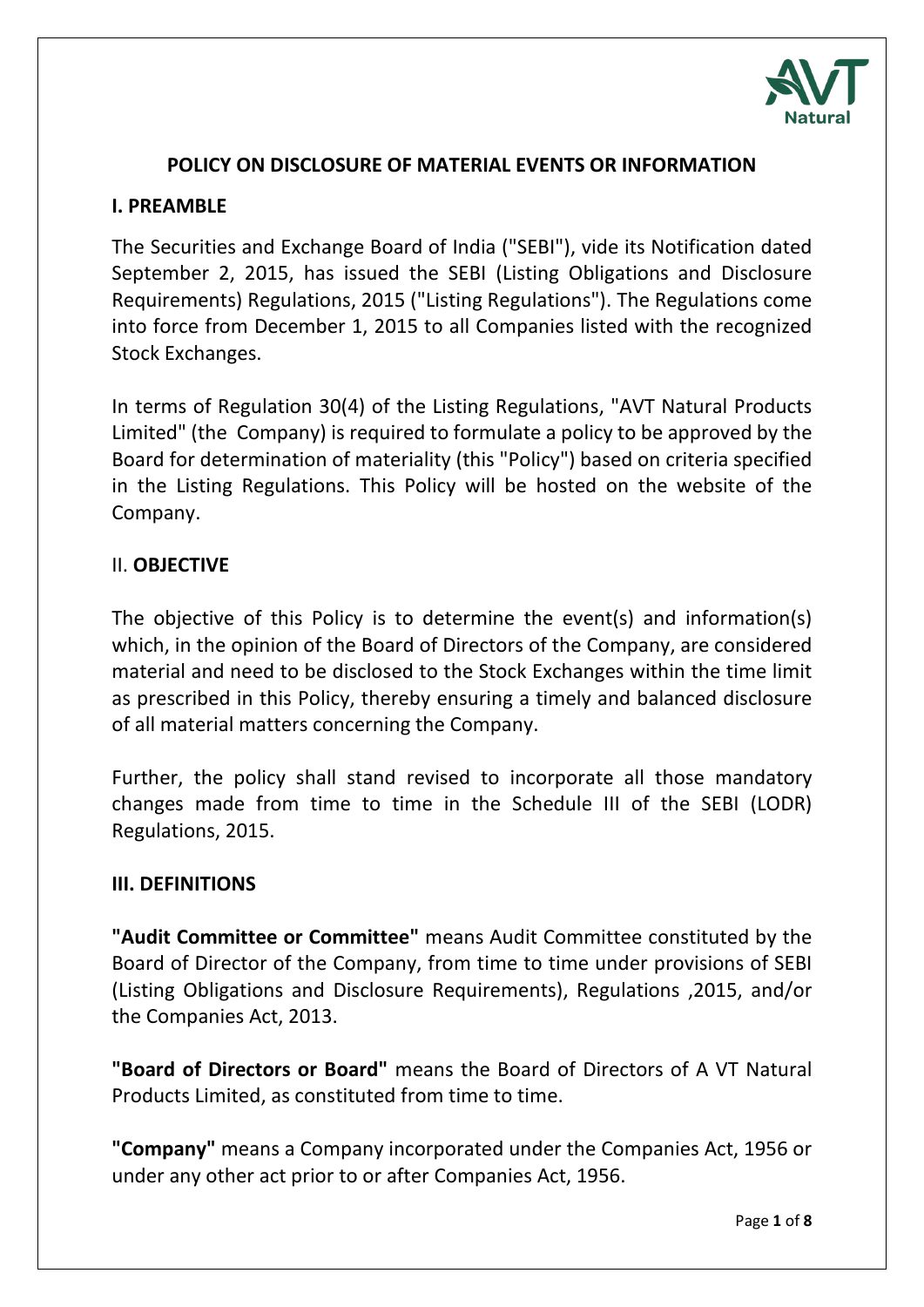

**"Independent Director"** means a Director of the Company, not being a whole time Director who is neither a promoter nor belongs to the promoter group of the Company and who satisfies other criteria for independence as laid down under Schedule IV of the Companies Act, 2013 and the SEBI (Listing Obligations and Disclosure Requirements), Regulations 2015, entered into with the stock exchanges.

**"Policy"** means Policy on Disclosure of Material Events or Information.

**"Material Events"** are those that are specified in Para A of Part A of Schedule III of the SEBI (Listing Obligations and Disclosure Requirements), Regulations 2015,

**"Other Events"** are those as may be decided from time to time and in accordance with Para B of Part A of Schedule III, as specified in sub-regulation  $(4).$ 

**"LODR"** means the Securities and Exchange Board of India (Listing Obligations and Disclosure Requirements) Regulations, 2015.

**"Key Managerial Personnel" (KMP)** of the Company includes Managing Director, Manager, Chief Financial Officer and Company Secretary, who may be authorised individually or collectively to disclose events to Stock Exchange

# **IV. GUIDELINES FOR DETERMINING MATERIALITY**

The Board shall, as per the guidelines prescribed in Regulation 30 read with Schedule III of the Listing Regulations, make disclosures of any events or information which, in the opinion of the Board, are Material or events or information which may affect the performance or the share price of the Company, to the Stock Exchanges within the time limit as prescribed herein below:

# **A. Material Events which shall be disclosed to the Stock Exchanges within 30 minutes from the closure of the meeting of the Board:**

Dividends and/or cash bonuses recommended or declared or the decision to pass any dividend and the date on which dividend shall be paid/dispatched;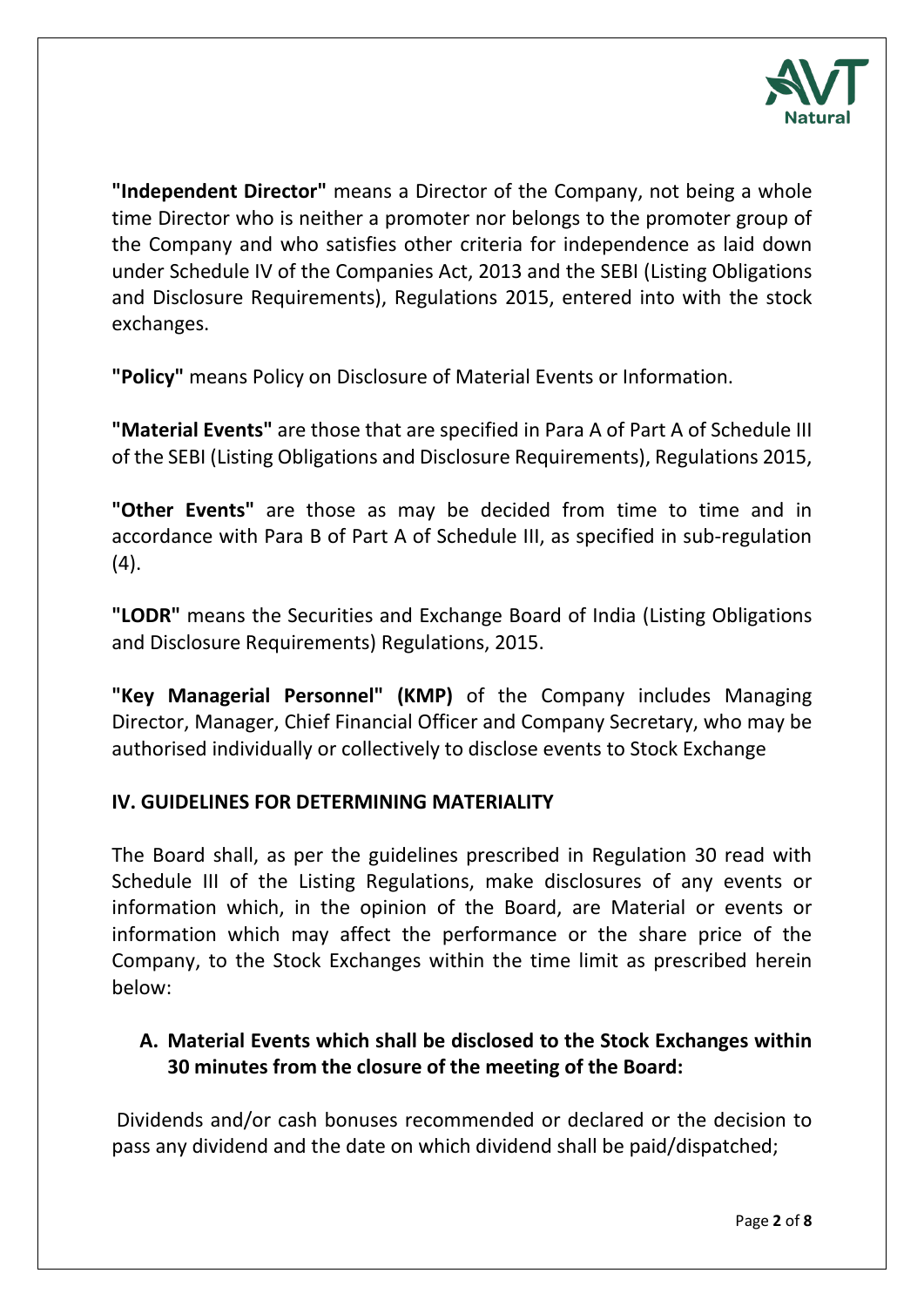

- 1. Any cancellation of dividend with reasons thereof;
- 2. Decision on buyback of securities;
- 3. Decision with respect to fund raising proposed to be undertaken
- 4. Increase in capital by issue of bonus shares through capitalization including the date on which such bonus shares shall be credited/dispatched;
- 5. Reissue of forfeited shares or securities, or the issue of shares or securities held in reserve for future issue or the creation in any form or manner of new shares or securities or any other rights, privileges or benefits to subscribe to;
- 6. Short particulars of any other alterations of capital, including calls;
- 7. Financial results;
- 8. Decision on voluntary delisting by the listed entity from stock exchange(s).

# **B. Material Events to be disclosed to the Stock Exchanges within 24 hours from the occurrence of event or information without any application of the guidelines for Materiality:**

1. Acquisition(s) (including agreement to acquire), Scheme of Arrangement (amalgamation/ merger/ demerger/restructuring), or sale or disposal of any unit(s), division(s) or subsidiary of the listed entity or any other restructuring.

Explanation- For the purpose of this sub-para, the word 'acquisition' shall mean,-

- a. Acquiring control, whether directly or indirectly; or,
- b. Acquiring or agreeing to acquire shares or voting rights in, a company, whether directly or indirectly, such that –
	- i. the listed entity holds shares or voting rights aggregating to five per cent or more of the shares or voting rights in the said company, or;
	- ii. There has been a change in holding from the last disclosure made under sub- clause of clause (ii) of the Explanation to this sub-para and such change exceeds two per cent of the total shareholding or voting rights in the said company.
- 2. Issuance or forfeiture of securities, split or consolidation of shares, buyback of securities, any restriction on transferability of securities or alteration in terms or structure of existing securities including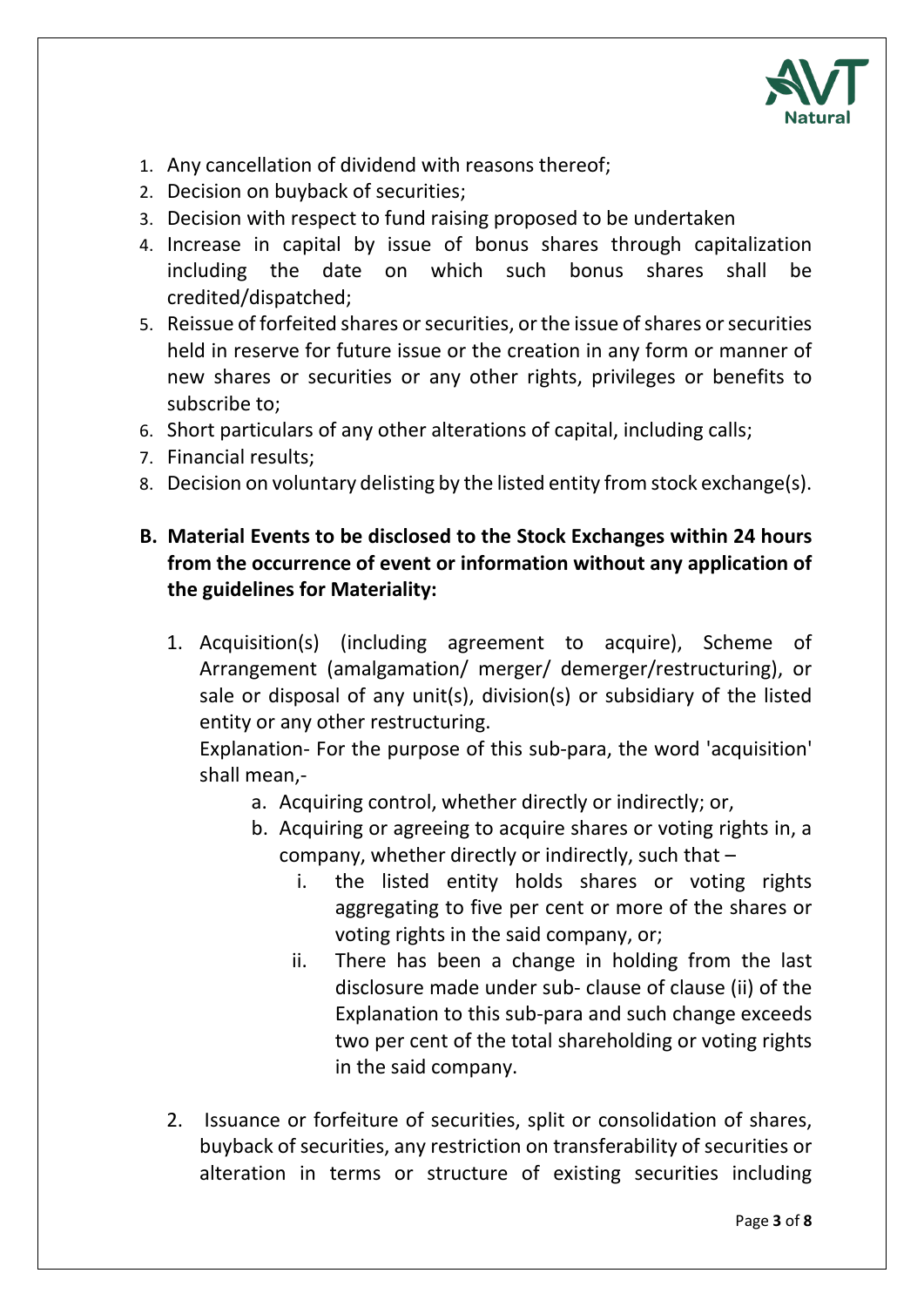

forfeiture, reissue of forfeited securities, alteration of calls, redemption of securities etc.

- 3. Revision in Rating(s).
- 4. Agreements (viz. shareholder agreement{s), joint venture agreement{s), family settlement agreement(s) (to the extent that it impacts management and control of the listed entity), agreement(s)/ treaty(ies)/contract(s) with media companies) which are binding and not in normal course of business, revision(s) or amendment(s) and termination(s) thereof.
- 5. Fraud/defaults by promoter or key managerial personnel or by listed entity or arrest of key managerial personnel or promoter.
- 6. Change in Directors, Key Managerial Personnel (Managing Director, Manager, Chief Executive Officer, Chief Financial Officer, Company Secretary etc.), Auditor and Compliance Officer.
	- a. In case of resignation of the auditor of the listed entity, detailed reasons for resignation of auditor, as given by the said auditor, shall be disclosed by the listed entities to the stock exchanges as soon as possible but not later than twenty four hours of receipt of such reasons from the auditor.
	- b. Resignation of auditor including reasons for resignation: In case of resignation of an independent director of the listed entity, within seven days from the date of resignation, the following disclosures shall be made to the stock exchanges by the listed entities:
		- i. Detailed reasons for the resignation of independent directors as given by the said director shall be disclosed by the listed entities to the stock exchanges.
		- ii. The independent director shall, along with the detailed reasons, also provide a confirmation that there is no other material reasons other than those provided.
		- iii. The confirmation as provided by the independent director above shall also be disclosed by the listed entities to the stock exchanges along with the detailed reasons as specified in sub-clause (i) above.
	- 7. Appointment or discontinuation of share transfer agent.
	- 8. Corporate debt restructuring.
	- 9. One time settlement with a bank.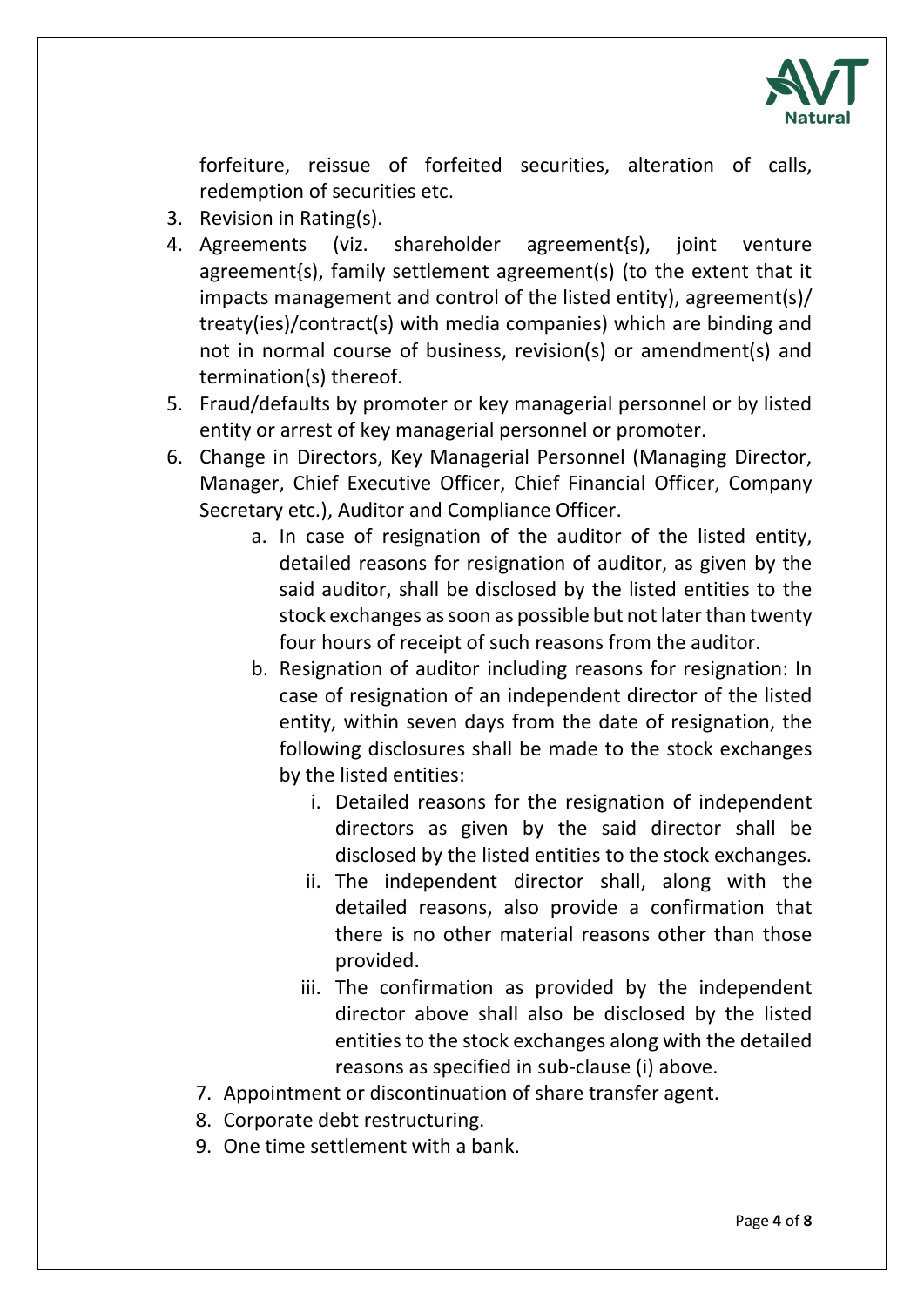

- 10.Reference to BIFR and winding-up petition filed by any party/ creditors.
- 11.Issuance of Notices, call letters, resolutions and circulars sent to shareholders, debenture holders or creditors or any class of them or advertised in the media by the listed entity.
- 12.Proceedings of Annual and extraordinary general meetings of the listed entity.
- 13.Amendments to memorandum and articles of association of listed entity, in brief.
- 14.Schedule of Analyst or institutional investor meet and presentations on financial results made by the listed entity to analysts or institutional investors.
- **C. Other Events which shall be disclosed to the Stock Exchanges upon applicability of criteria specified in Clause V of this Policy. The event/information shall be disclosed to the Stock Exchanges as soon as reasonably possible and not later than 24 hours:**
	- 1. Commencement or any postponement in the date of commencement of commercial production or commercial operations of any unit or division.
	- 2. Change in the general character or nature of business brought about by arrangements for strategic, technical, manufacturing, or marketing tie-up, adoption of new lines of business or closure of operations of any unit or division (entirety or piecemeal).
	- 3. Capacity addition or product launch.
	- 4. Awarding, bagging or receiving, amendment or termination of awarded or bagged orders or contracts not in the normal course of business.
	- 5. Agreements (viz. loan agreement(s) (as a borrower) or any other agreement(s) which are binding and not in normal course of business) and revision(s) or amendment(s) or termination(s) thereof.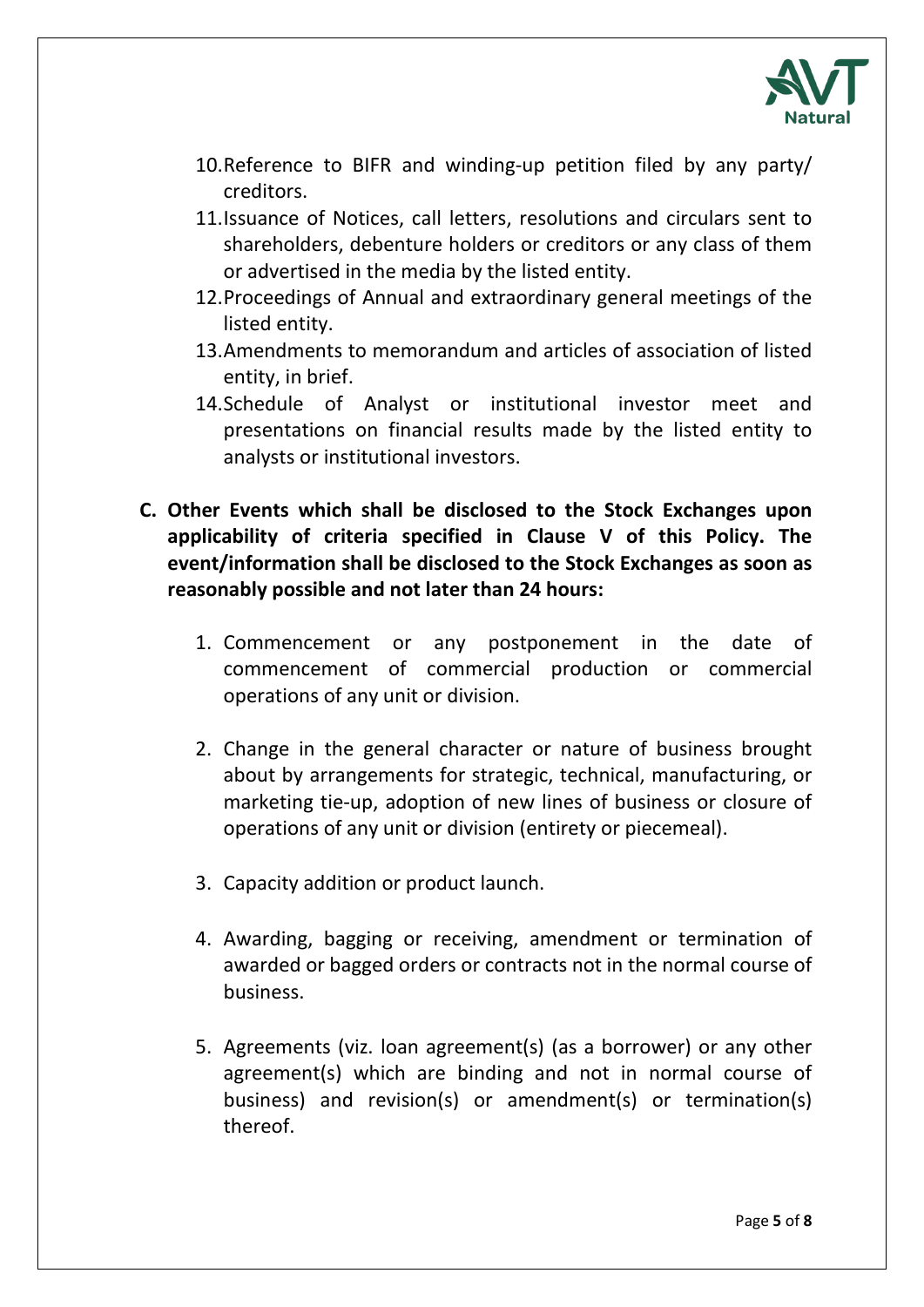

- 6. Disruption of operations of any one or more units or division of the Company due to natural calamity (earthquake, flood, fire etc.), force majeure or events such as strikes, lockouts etc.
- 7. Effect(s) arising out of change in the regulatory framework applicable to the Company.
- 8. Litigation(s) or dispute(s) or regulatory action(s) with impact.
- 9. Fraud/defaults etc. by Directors (other than Key Managerial Personnel) or employees of the Company.
- 10.Options to purchase securities including any Employee Stock Option Plan/Employee Stock Purchase Scheme.
- 11.Giving of guarantees or indemnity or becoming a surety for any third party.
- 12.Granting, withdrawal, surrender, cancellation or suspension of key licenses or regulatory approvals.
- **D. Disclosure of other event or information which may likely affect the business of the Company. The event or information shall be disclosed to the Stock Exchanges as soon as reasonably possible and not later than 24 hours:**
	- 1. Emergence of new technologies.
	- 2. Expiry of patents.
	- 3. Any change of accounting policy that may have a significant impact on the accounts.
	- 4. Any other information which is exclusively known to the Company which may be necessary to enable the holders of securities of the Company to appraise its position and to avoid the establishment of a false market in such securities.
	- 5. Events or information with respect to Subsidiaries which are Material for the Company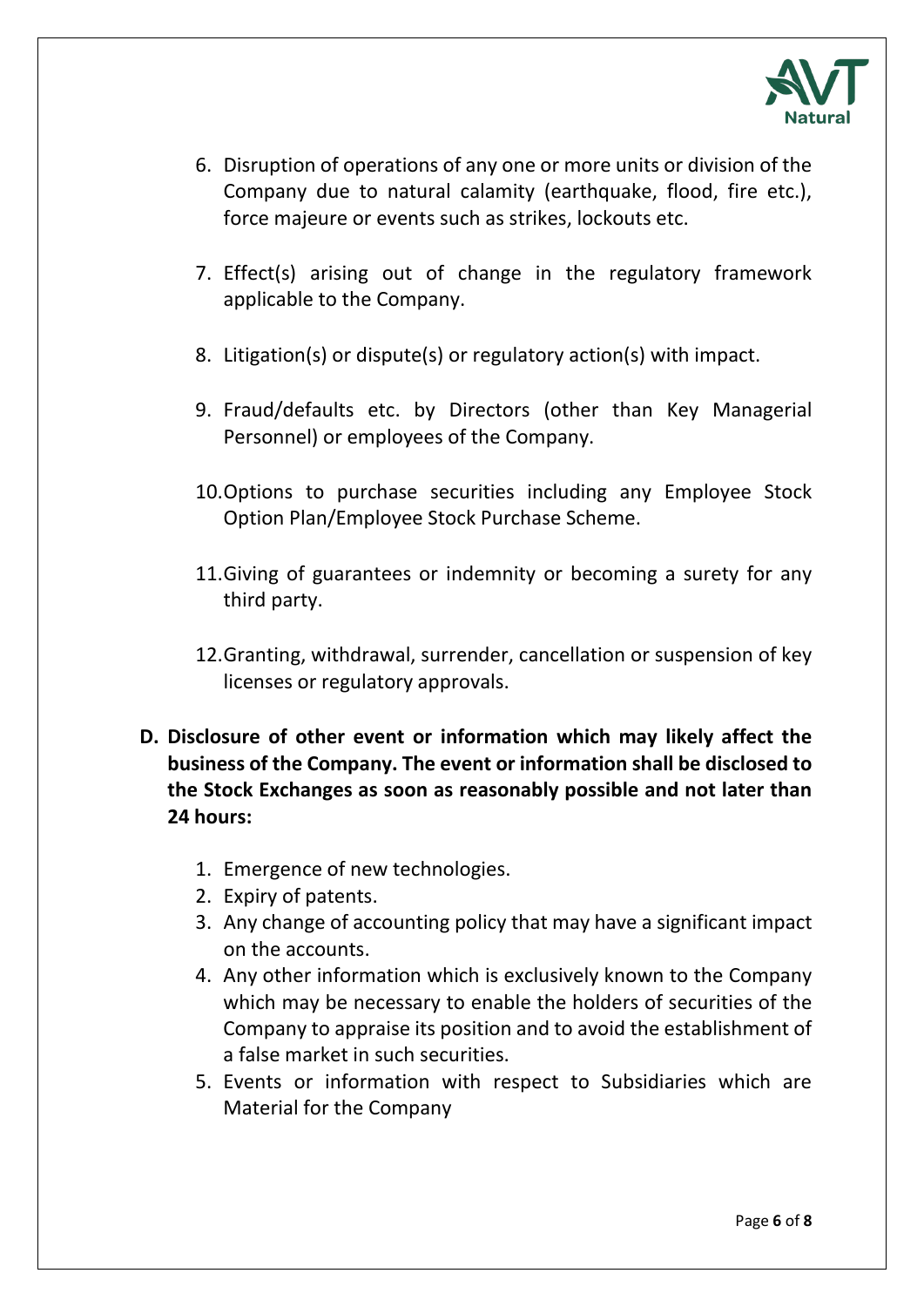

In addition to the event/ information prescribed in sub - clauses A., B., C., D of Clause IV, the Company will make disclosure of event or information to the Stock Exchanges as specified by the SEBI from time to time.

# **V. GUIDELINES FOR ASSESSING MATERIALITY**

Materiality will be determined on a case to case basis depending on the facts and the circumstances pertaining to the event or information. The following criteria will be applicable for determining materiality of event or information:

- 1. The omission of an event or information which is likely to:
	- a. result in a discontinuity or alteration of an event or information already available publicly; or
	- b. result in significant market reaction if the said omission came to light at a later date;
- 2. In the opinion of the Board of Directors of the Company, the event / information ought to be disclose.

# **VI. AUTHORISATION TO DISCLOSE**

Mr. Krishna Kumar B, Sr. Vice President & Manager, Mr. A. Ramadas, Sr. Vice President & CFO and Mr. Sharon Josh, Company Secretary are the Key Managerial Personnel of the Company, who are severally authorized by the Board for the purpose of determining Materiality of an event or information and for the purpose of making disclosures to the Stock Exchanges.

The Key Managerial Personnel, authorized for the purpose, will be responsible for administering this Policy, determining the materiality of events or information in relation to the Company and monitoring compliance by the Company with disclosure obligations applicable to it.

The contact details of the Key Managerial Personnel, so authorized, will be disclosed to the Stock Exchanges and will be placed on the website of the Company.

### **VII. POLICY REVIEW**

The KMP(s) may review the Policy from time to time. Material changes to the Policy will need the approval of the Board of Directors.